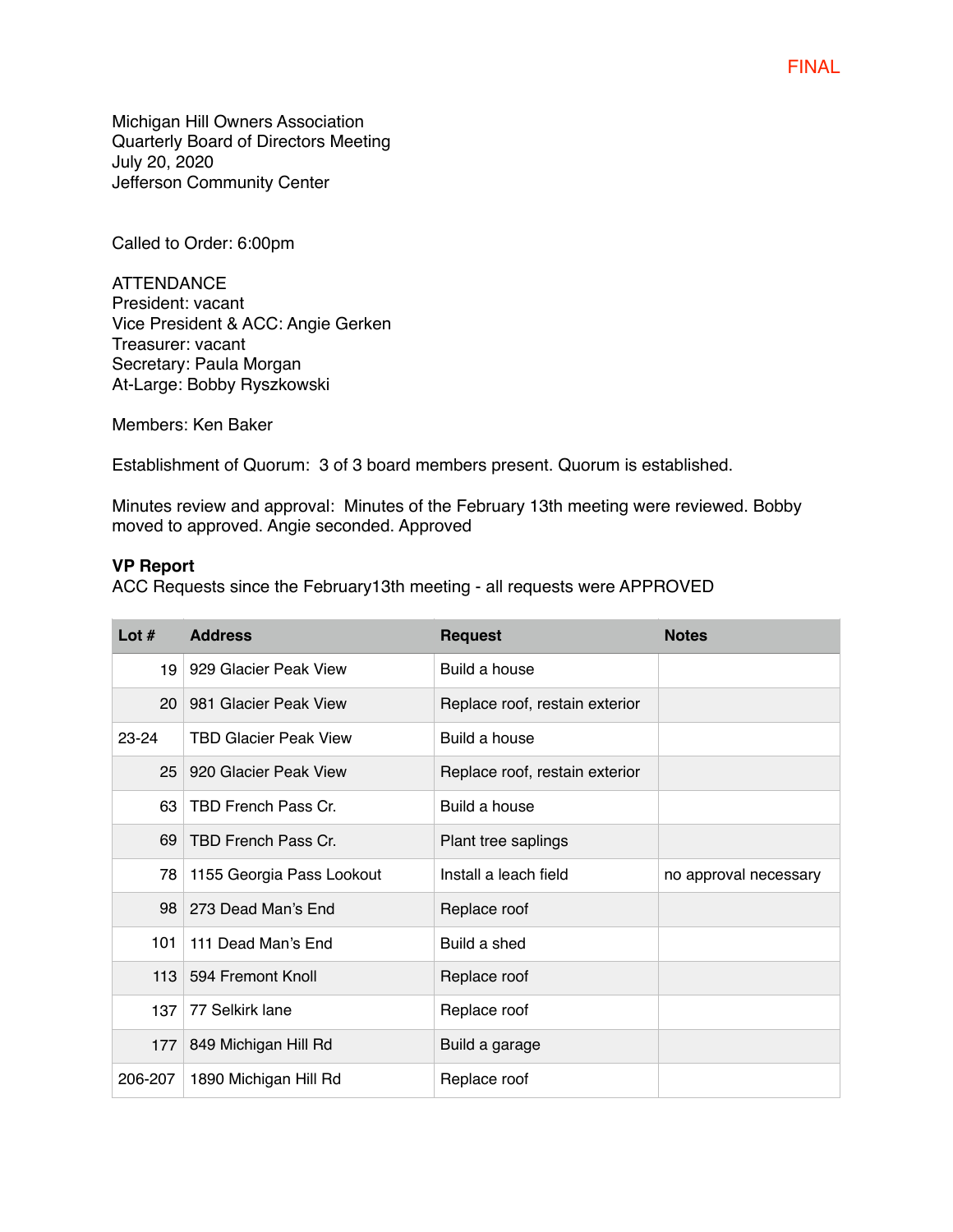| Lot $#$ | <b>Address</b>              | <b>Request</b>                                       | <b>Notes</b> |
|---------|-----------------------------|------------------------------------------------------|--------------|
| 211     | 1558 Michigan Hill Rd       | Replace roof                                         |              |
| 217     | 700 Fremont Knoll Lane      | Build a house                                        |              |
|         | 226 2423 Michigan Hill Rd   | Replace roof                                         |              |
|         | 228   2512 Michigan Hill Rd | Replace roof on house and<br>garage; Replace gutters |              |
|         | 237 2901 Michigan Hill Rd   | Build a dog run                                      |              |
| 238-239 | 2851 Michigan Hill Rd       | Build a fence                                        |              |
|         | 243 2605 Michigan Hill Rd   | Replace roof                                         |              |
|         | 250   408 Mount Guyot Cr    | Build a deck                                         |              |
|         | 264 245 Mount Guyot Cr      | Update current fence                                 |              |
|         | 272   2223 Michigan Hill Rd | Add an addition to current<br>garage                 |              |

ACC Guidelines Committee has worked on updates to the guidelines. Angie has sent the draft revised ACC guidelines to the attorney for review, and is waiting for feedback. The revisions will be presented at the annual meeting and posted on our website.

# **Secretary Report**

A schedule of upcoming meetings was established at the June 19 Executive Board meeting. The schedule was posted to the website following that meeting.

Quarterly Meetings: July 20, Oct 20, February 16, all at 6pm 2021 Annual Meeting: June 5, 2021 at 10:00am

A check for \$115 has been sent to Jefferson Community Civic Association to reserve the buildings for the upcoming quarterly meetings and next year's annual meeting.

The 2020 Annual Meeting, originally scheduled for June 6, was postponed due to COVID 19 health regulations in effect. Postcards have been sent again to notify the members of the the new date for the annual meeting, August 15.

All materials for the annual meeting will be provided on the website.

# **Financial Report**

Balances:

Savings - \$31,623.56 Checking - \$54,782.20

A bookkeeper has been engaged and will provide financial reports for the annual meeting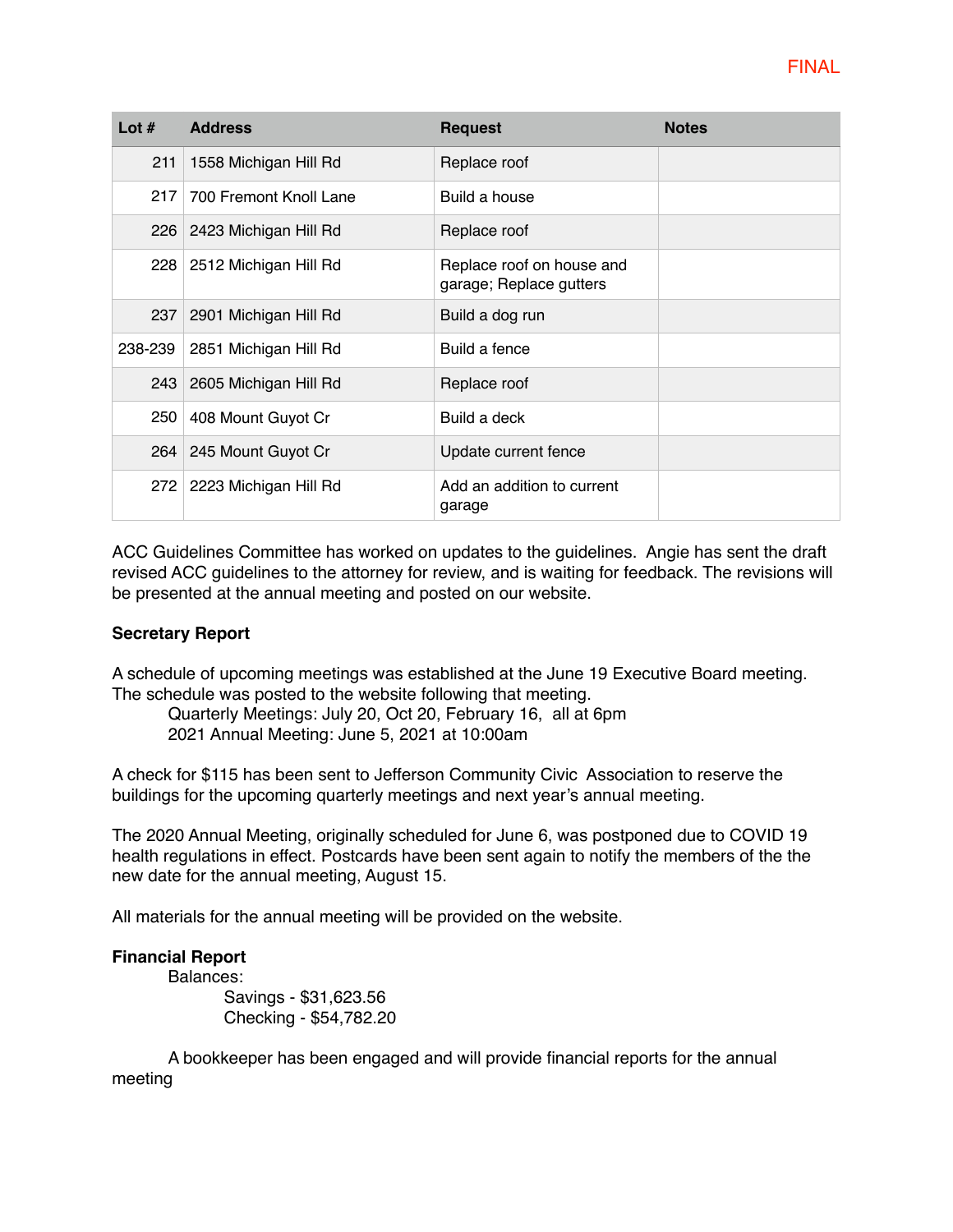## **At-Large Report**

Roads

After soliciting bids for summer maintenance from a couple of local grading providers, Bobby had set up for summer grading to be done by Michigan Hill resident Fred Marvel, owner of Brannan Sand and Gravel in Fairplay. As of the date of this meeting, he has been a no-show and roads are getting washboarded in spots. Bobby will follow up.

Winter maintenance contract was signed with Crooked Creek following board approval of the terms for 3 years of service.

#### Pond

Due to COVID19, Bobby had trouble getting in contact with fisheries because nobody was answering the phone. Liley Fisheries finally responded to the messages Bobby left. The fish were delivered at the beginning of July by Liley Fisheries, Inc. Bobby submitted an invoice for \$800 for payment.

## **OLD BUSINESS**

Bookkeeper Lindsay Wood from Fairplay is hired.

### **NEW BUSINESS**

- Due to strict fire restrictions enacted by the State of Colorado, the 35 acres on CR35 is no longer to be used as a slash burning area. Possible suggestions for use of the land are:
	- Camper storage for property owners from Memorial Day to Labor Day. This may allow owners to avoid having to pull their camping units all the way home when not in use. This usage would require looking carefully at land use regulations in Park County.
	- Target Range depends on county regulations. Shooting has been banned in the county all summer anyway.
	- Quarry depending on land use regulations, we may be able to quarry material for our roads and save some cost of adding gravel to the roads.

These ideas were discussed but no action taken other than to agree to bring them to the annual meeting.

- Complaint on camping trailer left on lot 245 when not actively used. Angie has spoken to the owner and has sent a registered letter. No response as of this meeting.
- The Board voted in May to go forward with selling off our snow plowing vehicles and the grader. This decision was taken in light of positive feedback from owners on the snow plowing done this past winter by Crooked Creek and after discussions in the Dues Committee meetings regarding equipment ownership impact on the budget and reserves. The Board has acted in good faith and for the benefit and best interest of the HOA. The proceeds were as follows:
	- Dodge Truck \$2300 Brian Alexander
	- Chevy Truck \$2000 Alex Ebel
	- Grader \$2500 Rocker 7 Ranch owner
	- Fuel Tank \$250 Steve Johnson
	- Shed \$100 Steve Johnson
	- Compressor \$50 Steve Johnson